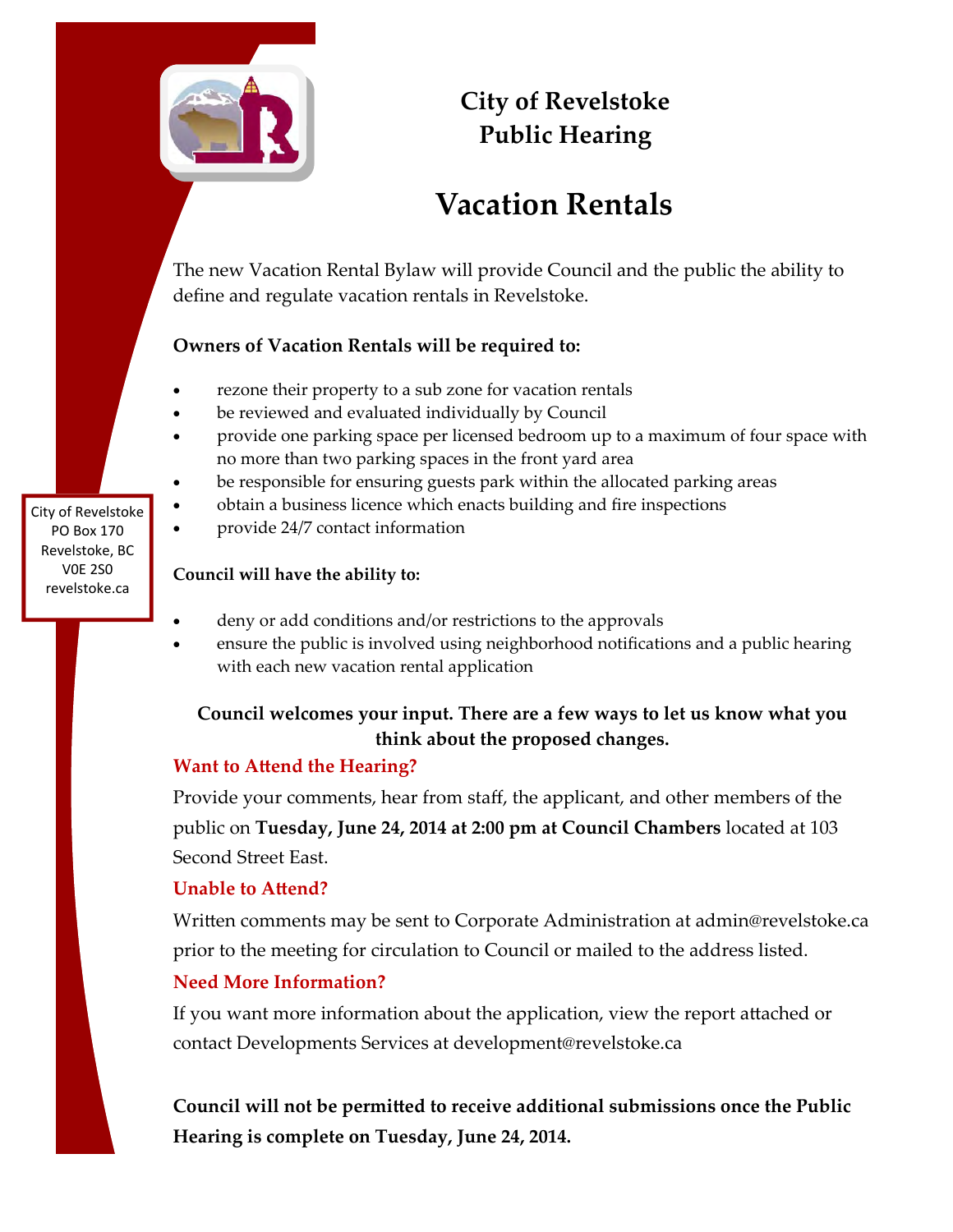# City of Revelstoke

**Council Report** 

**Date:** April 28, 2014 **File No:** 3360-20, ZON2014-07 **To:** Mayor and Council **From:** Dean Strachan, MCIP, RPP Manager of Development Services **Subject: Vacation Rentals**

#### **1. ISSUE**

Vacation rentals have been an issue within the community for a number of years. The proposed Zoning Bylaw amendments would add vacation rentals as a defined use, create subzones for the use and add regulations including parking requirements.

#### **2. RECOMMENDATION**

**THAT staff be directed to proceed with the following amendments to Zoning Bylaw No. 1264:**

**Add subzones to the R1, R1A, R2 and R2A for the Vacation Rental Use.**

**Add the following definition for Vacation Rentals:** 

**Vacation Rental – means the licensed use of a residential single detached dwelling or a licensed secondary suite as temporary lodging (less than 30 days at any one time) for paying guests. Vacation Rental use is restricted to a total of no more than 120 days per calendar year. The maximum occupancy shall be calculated based on two adults per licensed bedroom with a total maximum occupancy of eight people. No signage shall be permitted. The property owner is to provide a contact number for themselves or a representative located within the City and available 24 hours a day. The contact number is to appear on the Business License posted in the Vacation Rental Unit.**

**Add parking requirements for Vacation Rental use in Section 12.4, Required Off-Street Parking. The parking requirement would be one parking space per licensed bedroom within the vacation rental unit up to a maximum of four parking spaces. No more than two parking spaces would be permitted within the front yard area. The property owner is to request that Vacation Rental guests park all vehicles within the allocated parking areas on the property.**

**AND THAT the proposed amendments to Zoning Bylaw No. 1264 be referred to the Advisory Planning Commission (APC) for their review and comment.**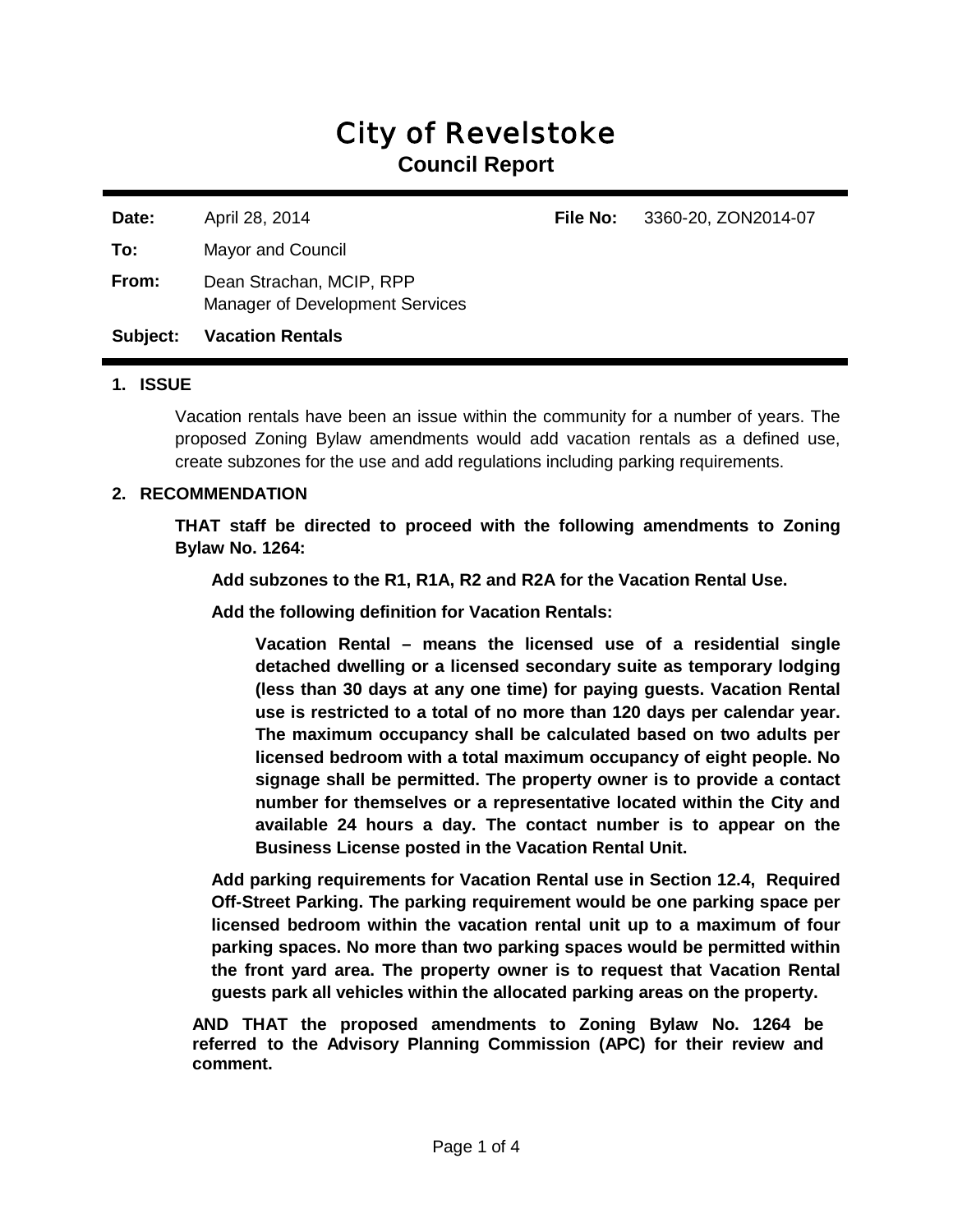#### **3. CAO COMMENTS**

Agree with recommendation. TP

#### **4. BACKGROUND**

- 4.1 Vacation Rental and Bed and Breakfast are both limited commercial uses of a residential property. Both uses are intended to be secondary to the residential use of the property.
- 4.2 Vacation Rental use is the rental of an entire residential unit (single detached dwelling or secondary suite) for a period less than thirty days at any one time. The owner or operator are not present within the rental unit during the rental period.
- 4.3 Bed and Breakfast use is the rental of a bedroom within a residential unit (single detached dwelling) for a period less than thirty days at any one time. The owner or operator is present within the residential unit during the rental period.
- 4.4 A subzone is a partial zone within a zoning district. The subzone is a child to the parent zoning district that includes uses and/or regulations that do not apply to the parent zoning district. The proposed subzones would be within the four parent zoning districts (R1, R1A, R2 and R2A) and would only differ from the parent zoning district in the allowance of Vacation Rental use.

#### **5. FINANCIAL IMPLICATIONS**

5.1. There are no known financial implications arising from the recommendation.

#### **6. DISCUSSION**

- 6.1 As a result of a review of how other communities have regulated Vacation Rentals several options emerged, however, the recommended option is the utilization of subzones. For each of the four zones (R1, R1A, R2, R2A) the Vacation Rental use is proposed to be added with the requirement that to have the use a property must be rezoned to the subzone. The rest of the zoning district regulations remain the same, the only alteration is to add Vacation Rental use. The proposed subzones would be listed as R1v, R1Av, R2v and R2Av.
- 6.2 The subzone option has been recommended for the following reasons:
	- 6.2.1 It requires an applicant to go through a rezoning process that includes neighbour notification and a public hearing.
	- 6.2.2 The requirement to rezone offers Council greater authority and control in approving or denying an application.
	- 6.2.3 Each application for can be reviewed and evaluated on it's own individual merits.
	- 6.2.4 Council has the ability to add conditions and/or restrictions to the rezoning approval.
- 6.3 In the future Council may wish to reduce their control over Vacation Rental use. After two or three years of legally operating Vacation Rentals in the community Council may wish to direct staff to review the use, regulations and limitations.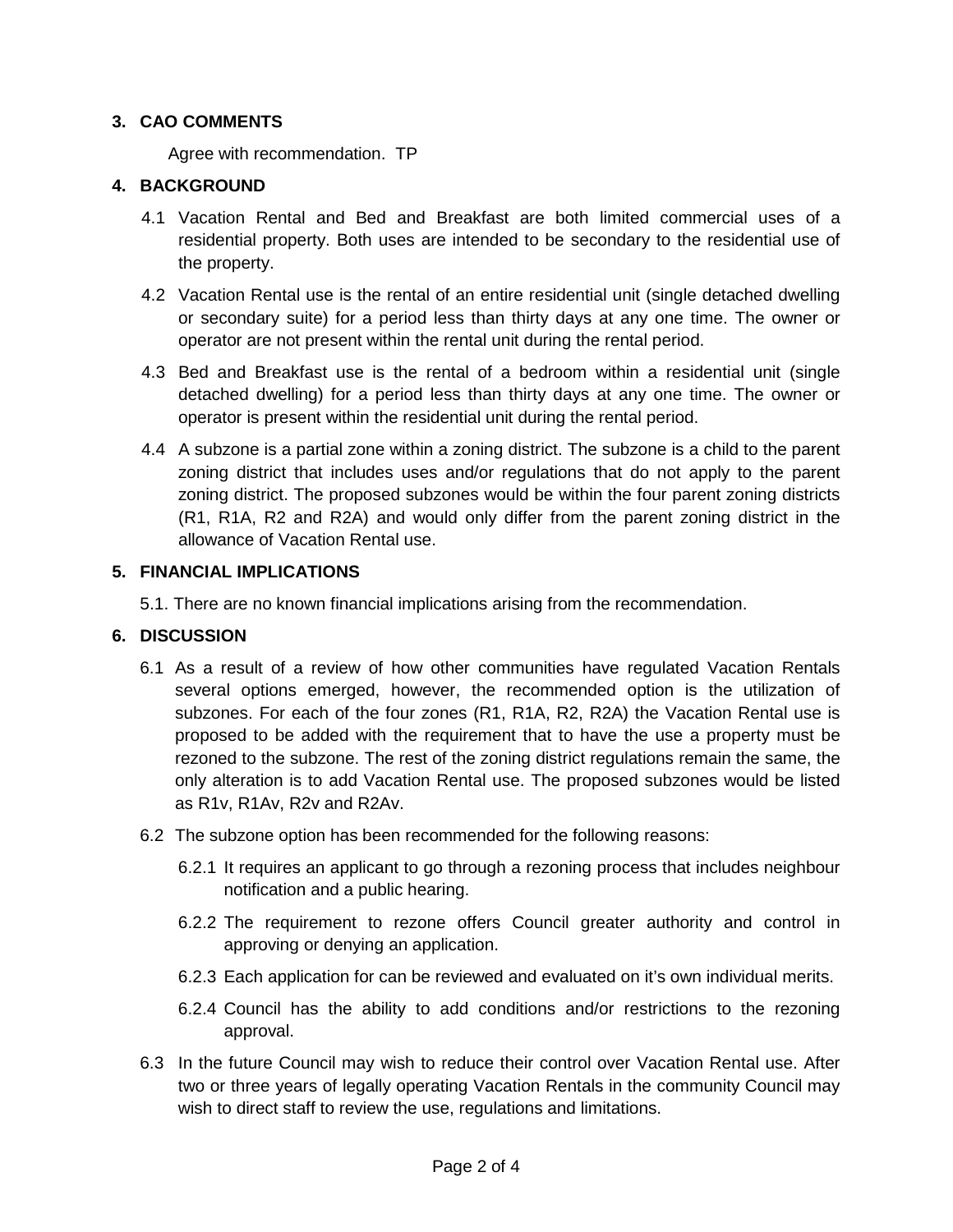- 6.4 Vacation Rentals are proposed to be restricted to not more than one third of the days in a calendar year (120 days). As the Vacation Rental use is intended to be secondary to the residential use of a unit it should be occupied as a residential unit for the greater portion of the year.
- 6.5 The occupancy calculation is proposed to be according to the number of licensed bedrooms at a count of two adults per bedroom to a maximum of eight people in the unit. The count per bedroom is intentially restricted to adults in order to allow for children to share the unit. However, the maximum total number of people permitted within a Vacation Rental is restricted to eight regardless of the number of licensed bedrooms. The intent is to restrict the overloading of Vacation Rental units and prevent occupant loads that could present issues with Building and Fire Codes.
- 6.6 Parking spaces at one space per licensed bedroom would provide parking for the Vacation Rental occupants. Restricting the number of parking spaces in the front yard area to two assists in ensuring that the street presentation of a Vacation Rental home is not out of character with the surrounding homes. A home with a four bedroom Vacation Rental would be required to provide four parking spaces, providing all four in the front yard area would present a poor appearance when viewed from the street and adjacent homes.
- 6.7 Clear occupancy and parking requirementsfor Vacation Rental use would assist Bylaw Enforcement in controlling any issues that may arise.
- 6.8 All Vacation Rental units are proposed to require a business license, as a part of the Business License process the Chief Building Official and Fire Inspector would inspect the premises and ensure that the Vacation Rental is safe. As the owner nor operator are within the unit during the rental it is recommended they be required to provide a phone number for themselves or a representative in the City and available 24 hours a day. In order to ensure the number is available in the event Emergency Services or Bylaw Enforcement attend the premises, it is proposed that the number be posted on the Business License which must be displayed in the Vacation Rental unit.
- 6.9 The annual business licence fee proposed for Vacation Rental units would be \$200.00 plus \$5.00 per licensed bedroom. Business licensing fees for Vacation Rentals are proposed to be higher than other accommodation uses due to the owner or operator being present at the property during the rental period. As the owner or operator are not present, it is anticipated that the City would likely incur additional Bylaw Enforcement and Administrative costs. After having legal Vacation Rentals operating in Revelstoke for a period of time, Council may wish to review the business license fees and determine if the higher fee is warranted or if it is adequate to represent cost recovery to the City.
- 6.10 As the owner nor operator are present during the rental period, signage that would invite people to inquire about the Vacation Rental is not recommended.